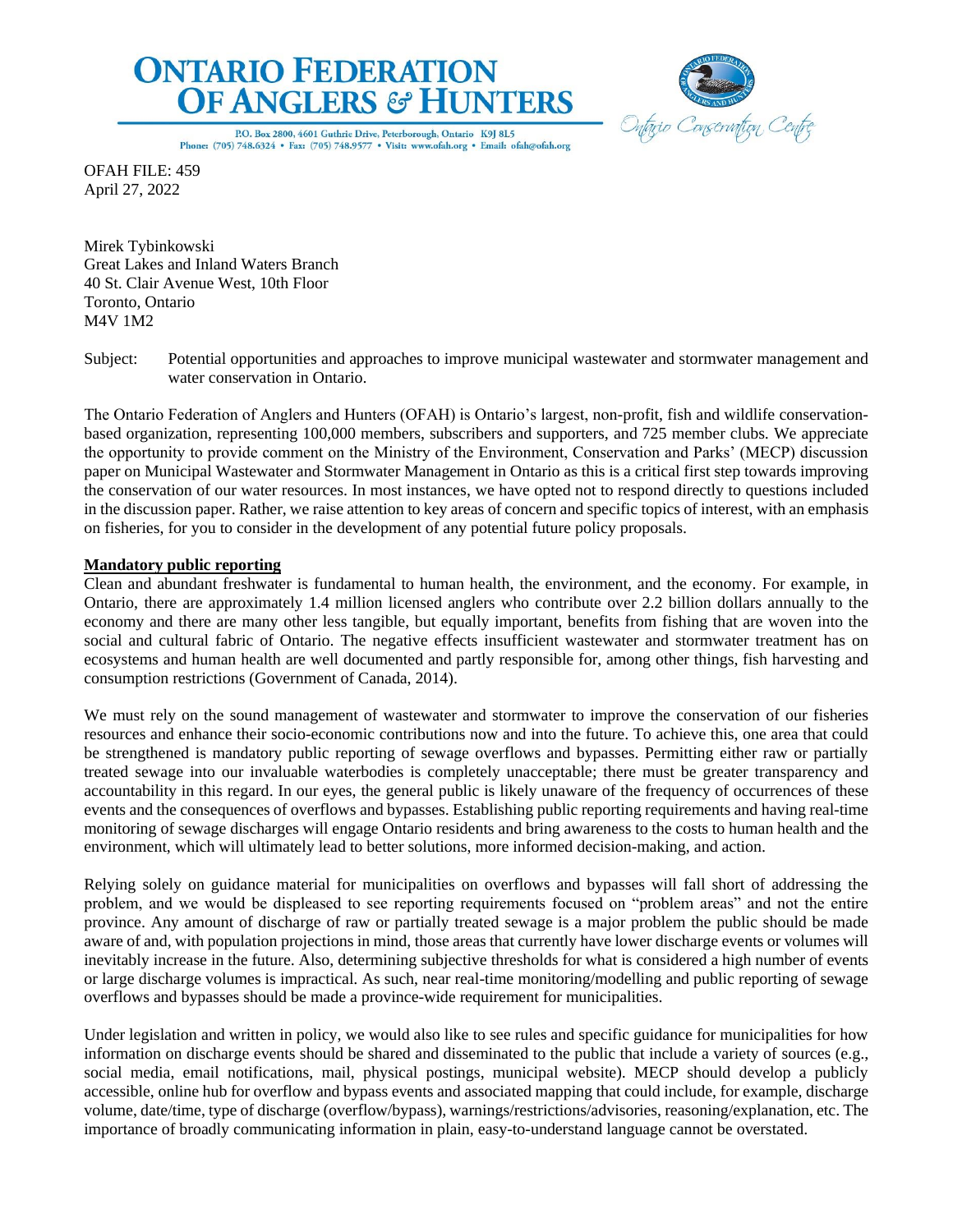**ONTARIO FEDERATION OF ANGLERS AND HUNTERS**

 $-2-$ 

### **Better wastewater and stormwater management**

Bringing attention to the dumping of sewage into public waters is key, but Ontario also needs comprehensive environmental protection policies because, without clear direction, management of wastewater and stormwater effluent suffers, and so do our fisheries. The Lake Erie Lakewide Action and Management Plan (2021) identifies discharges from wastewater treatment plants, stormwater runoff, and sewer overflows, as contributing factors towards eutrophication, which can exacerbate issues associated with harmful algal blooms (cyanobacteria) and nuisance benthic algae (Cladophora); moreover, respiration and dying off algae can also result in hypoxic conditions, negatively impacting aquatic life. It is unacceptable that some municipalities do not have a complete inventory of their stormwater management infrastructure or detailed mapping of storm sewer outfalls to waterways. This is a necessary first step in understanding the cumulative effects discharges have on our lakes, rivers, and streams.

The OFAH fully endorses the implementation of green stormwater infrastructure and low impact development; however, without adequate funding, resourcing, and government incentives for municipalities, we are concerned sustainable technologies and other advancements will inevitably be placed on the backburner or not implemented at all. There is a need for performance baselines and thresholds, as well as establishing timelines for bringing outdated facilities into compliance with a framework for the future that prioritizes the conservation of our water resources. There are innumerable facilities across the landscape that are individually or cumulatively causing harmful alteration, disruption or destruction of fish habitat that are going unchecked. Addressing every facility across the landscape would be challenging. Therefore, a more practical approach could involve random auditing and enforcement, coupled with strategies for replacements, retrofits, and other changes. It would be unreasonable to expect municipalities to bring every operational aspect into compliance in one fell swoop; however, fixing a predetermined subset on an annual basis could be a suitable middle ground.

## **Chemicals of emerging concern**

Policies on wastewater and stormwater are decades old and in need of updating that reflect long-standing concerns related to excess nutrients but also address chemicals of emerging concern (CEC). For example, recent research has shown that chemicals used in tire manufacturing processes can be toxic to valuable sportfish species like salmon (Tian et al., 2020), and the presence of similar compounds (i.e., 6PPD-quinone) have been found in urban rivers in the Greater Toronto Area that exceeded the median lethal concentration by 3 to 4 times (Johannessen et al., 2021). Multiple studies have shown the negative effects CEC have on aquatic organisms; thus, we need rules, policies, and methods for addressing these chemicals (e.g., flame retardants, pharmaceuticals, endocrine disrupting substances). Similarly, microplastics are being frequently detected in wastewater treatment facility effluent and combined sewer overflows (ECCC and USEPA, 2021). Plastic pollution threatens fish and wildlife, and their habitats, in a variety of ways and researchers are just beginning to uncover the distribution of the ecological effects and the persistence of these compounds in the environment.

The OFAH urges MECP to develop specific strategies to prevent CEC (including microplastics) from making their way through wastewater and stormwater facilities and infrastructure and into waterbodies. More broadly, MECP needs to update and establish new policies to help municipalities upgrade their wastewater and stormwater facilities and reduce discharge volume and frequency of events. Wastewater infrastructure needs to be optimized by facilitating investments in green infrastructure and new technologies, but we would also like to see additional attention put towards monitoring and assessment of watercourses including algae, hypoxic conditions, nutrient levels, and harmful chemicals.

### **Wastewater reuse and recovery**

The OFAH supports water reuse initiatives in Ontario as this will reduce the volume of wastewater and stormwater entering infrastructure and, consequently, the amount of chemicals, contaminants, and other harmful substances being dumped into waterbodies. We need to move away from negative public perceptions on reclaimed water that interfere with and/or stall progress. MECP should consider developing a regulatory framework or guidelines for water reuse to help ensure the methods and techniques are safe for the public and the environment, and to help alleviate negative public perceptions. Aside from this, we do not want water reuse initiatives to be met with barriers and red tape that prevent environmentally friendly projects from being implemented such as blue roofs and other rainwater and stormwater capturing solutions. One way to encourage water reuse and other water conservation measures in Ontario is to establish green-up infrastructure grants. MECP could also consider creating an online platform for innovative projects and solutions for water reuse technologies for Ontario businesses to consider in their own design and operation. As long as human health and the environment is not put at risk, the province should apply a reduce, reuse, and recycle model to wastewater management including resource recovery from wastewater such as using biosolids as nutrients and fertilizers for agricultural land. However, as previously stated, excess nutrients are a major threat to the health of Ontario's waterways; therefore, this strategy would also require good intergovernmental cooperation between MECP, the Ministry of Northern Development, Mines, Natural Resources and Forestry, the Ministry of Agriculture, Food and Rural Affairs, and federal government agencies, and the implementation of Best Management Practices to ensure environmental risks are reduced to the fullest extent possible.